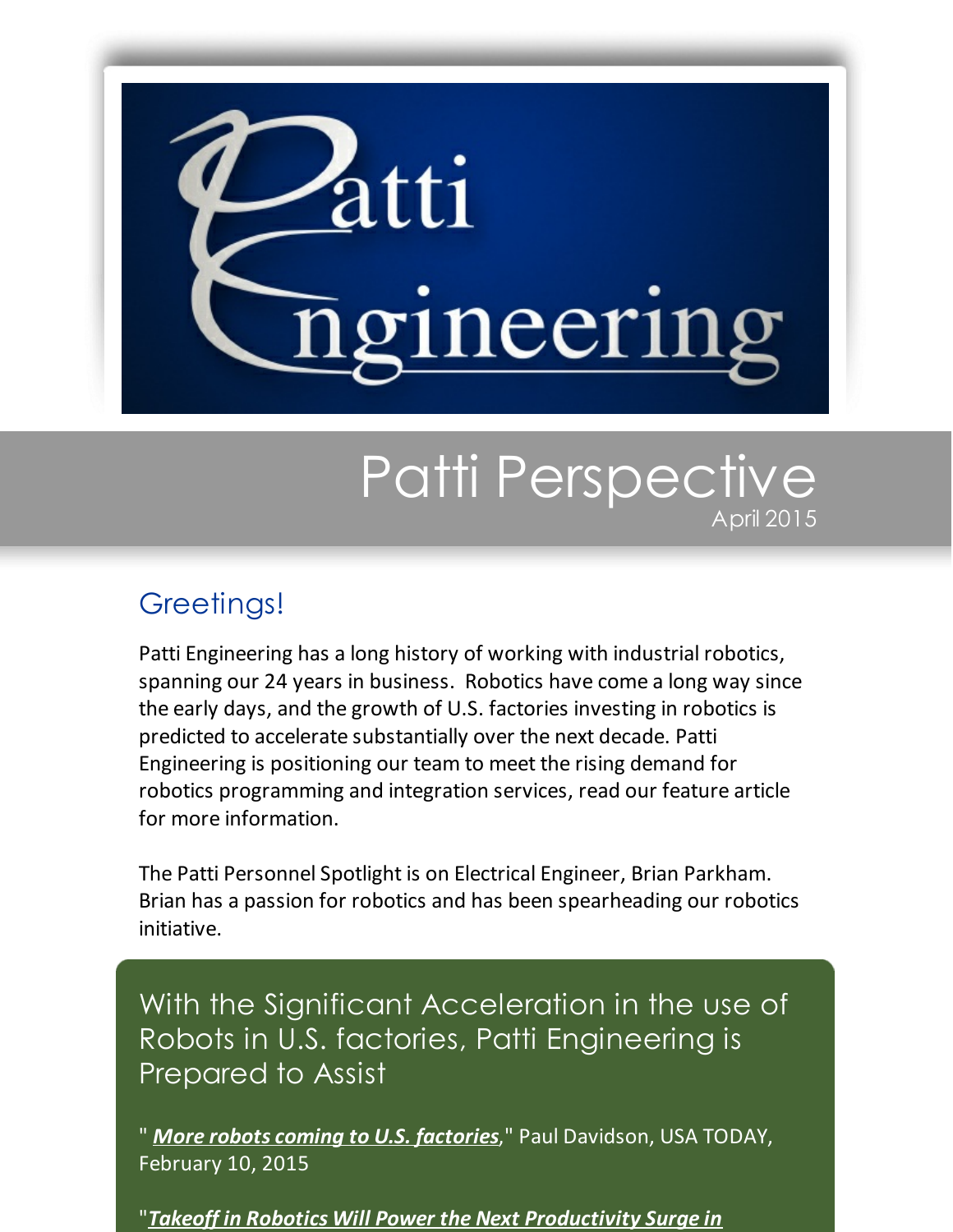*[Manufacturing](http://www.bcg.com/media/PressReleaseDetails.aspx?id=tcm:12-181684&utm_source=Patti+Perspective_April+2015&utm_campaign=Newsletter+April+2015&utm_medium=email)*," Press Release, Boston Consulting Group, Chicago, February 10, 2015



We are hearing about it in the news headlines and we are seeing it on the shop floor - the use of robotics in industrial settings is on the rise. Although industrial robots have been used in factories for decades, advances in vision sensors, gripping systems, and information technology are making robots smarter, easily networked, and immeasurably

more useful in a wider range of applications.

As many of our community may already know, some 24 years ago when Patti Engineering was founded, our work focused on the emerging robotics technology in manufacturing. Our first customer was FANUC Robotics. Patti Engineering was contracted by FANUC to work on its customized PLC programs and its proprietary PaintWORKS, Graphic User Interface (GUI) software. Since then, robotic systems and factory automation control systems have continued to play a large role in our continued success.

Over the past year, we have been ramping up our robotic capabilities with more training and certification opportunities for our engineers. We are also investing in a robot for our in-house testing and training. Patti Engineering's Electrical Engineer, Brian Parkham, is spearheading our robotic initiatives. Brian is in our Patti



Personnel spotlight this month; he has an extensive background in robotics. Our goal is to be prepared to help our customers take advantage of the advancement in robotics which offer some of the best opportunities for manufacturers to sharply improve productivity.

Patti Engineering is a certified robotic integrator for [Kawasaki](http://pattiengineering.com/partners/kawasaki-robotics-authorized-integrator/?utm_source=Patti+Perspective_April+2015&utm_campaign=Newsletter+April+2015&utm_medium=email) and we just recently became a certified COMAU integrator. In addition to our partner's technology, Patti Engineering has completed many successful projects with ABB Robots, FANUC Robots and KUKA Robots. Our areas of expertise and application experience include:

- Assembly **- Material Handling - Palletizing**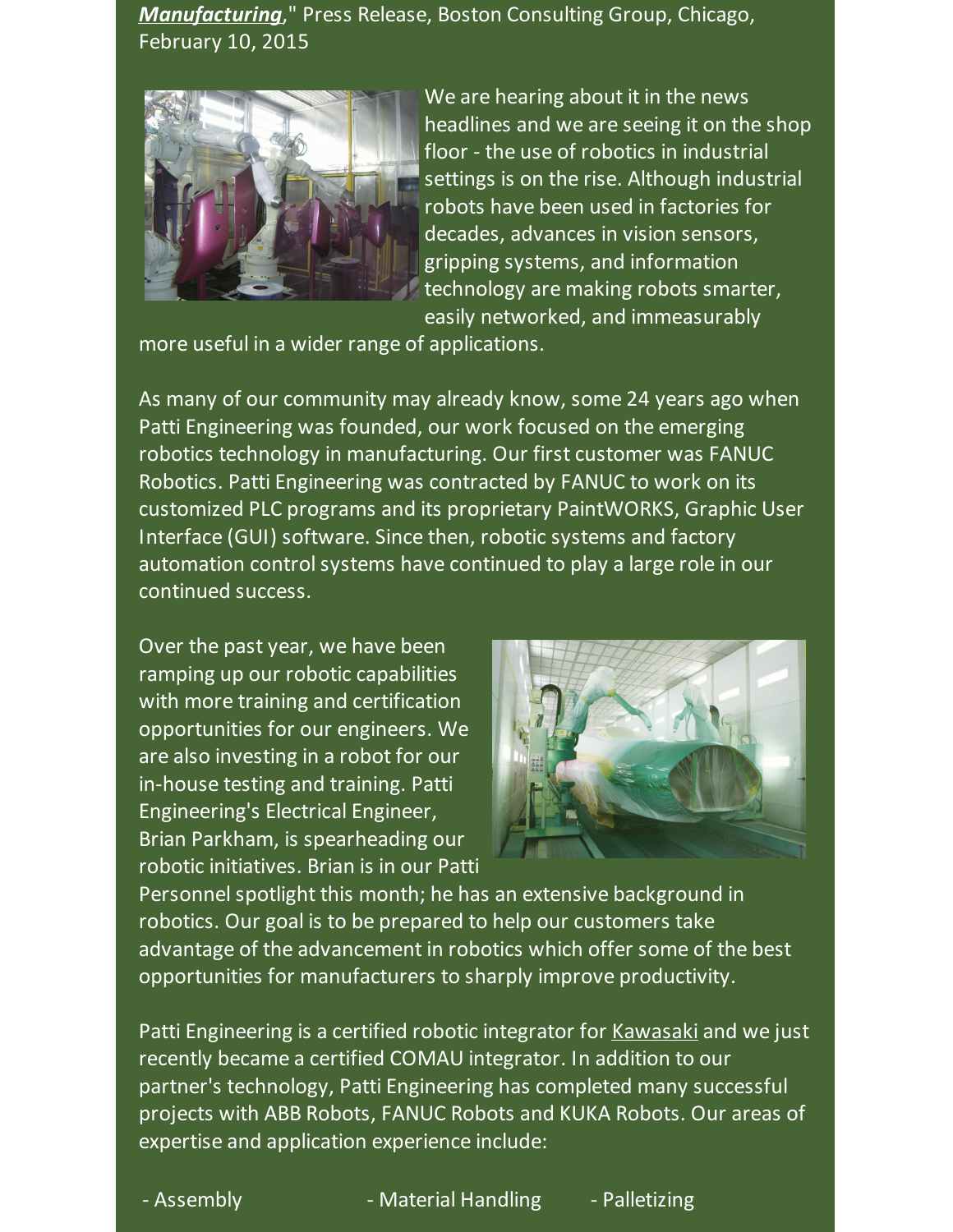- Inspection - Painting - Sealing/Dispensing

In the fall Patti Engineering joined the Robotic Industries Association (RIA), a not-for-profit trade association dedicated to improving the regional, national and global competitiveness of the North American manufacturing and service sectors through promotion and enhancement of robotics and related automation. We are in the process of pursuing RIA Certification which provides robot integrators with a way to benchmark against industry best practices and allows robot users to develop a baseline for evaluating robot integrators.

"We strive at Patti Engineering to be a trusted resource to our customers, offering solutions rather than offering engineering service at an hourly rate," commented Sam Hoff, CEO, Patti Engineering. "We have seen the benefits of robotics helping our customers improve efficiency and reduce costs."

## Patti Personnel - Brian Parkham



Earning the Patti Personnel spotlight this month is an outstanding Electrical Engineer, Brian Parkham. Brian has been working for Patti Engineering for just shy of a year now and his contribution to the team has been spot-on. As the robotics initiative at our

company has become increasingly important, Brian is using his robotics experience and skill-set to spearhead our growth in this segment! Beyond his engineering capabilities, Brian fits right into the company culture with his pursuit of adventure and fun - from scuba diving to snowmobiling and downhill skiing!

"Brian is a terrific engineer with great customer interface skills and a keen business sense," commented Dave Foster, VP Engineering, Patti Engineering. "In addition, his passion and natural aptitude with robotics is helping us really grow in that direction."

Brian has been instrumental to the success of a number of projects involving robotics, including our Micromatic LLC work at the Honda Anna Engine Plant - which involved new model upgrades to a 14 station/9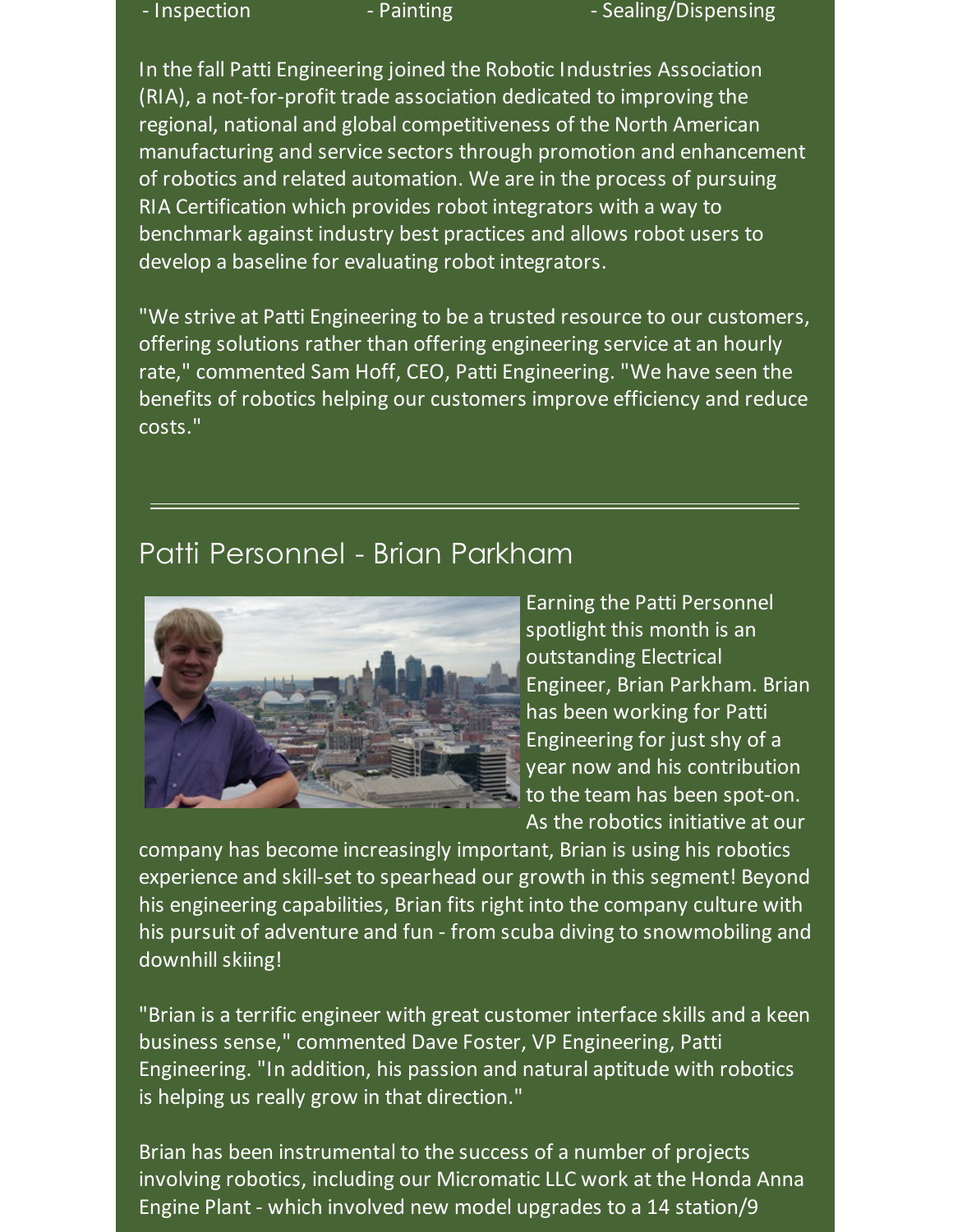robot piston assembly line. He also provided FANUC robot programming support for the ATW Dayton project for Tesla Motors, which was a new line build for gear cases. Brian has special training in FANUC and Stäubli robotics from his time in college at Lake Superior State University (LSSU). He has also completed a FANUC iRVision 3DL vision course, which he took at FANUC. He recently received training on Kawasaki robotics, as well. Overall, he is well-armed to take on the robotics industry!

Brian is from Hubbard Lake, MI and currently lives in the same town as our headquarters - Auburn Hills, MI. Growing up, Brian learned his diligence and desire to be successful from his mother, Patti (funny coincidence!), and father, Gary. His mother is now retired, and his father runs their family business - Parkham's Garage - an



auto repair shop. He has a younger brother, Scott, who is studying business at Alpena Community College. Looks like he is taking after his older brother! Brian earned his Associates Degree in Science at Alpena Community College. He then went on to earn his Bachelor's Degree in Electrical Engineering, with a concentration in Robotics & Automation at LSSU.

During his time at LSSU, Brian assisted with the Lake State's Robotic Summer Camps, where high school students had the opportunity to learn about the world of robotics, as well as other STEM field activities. He was responsible for developing multiple robotic demonstrations for their robots; one even included a robot that



played Hangman and a high-speed Peg Solitaire game with vision! If you have not gleaned this yet from our spotlight article, Brian is pretty talented.

When Brian is not leading the office in robotics, he enjoys camping and time at the lake. He and his father are both certified scuba divers. This gives them the ability to dive and explore the many wrecks at the Thunder Bay National Marine Sanctuary, which is located close to where he grew up. During Michigan's snowy winter months, Brian takes to his snowmobile and skis. Brian attributes his engineering pursuits in life to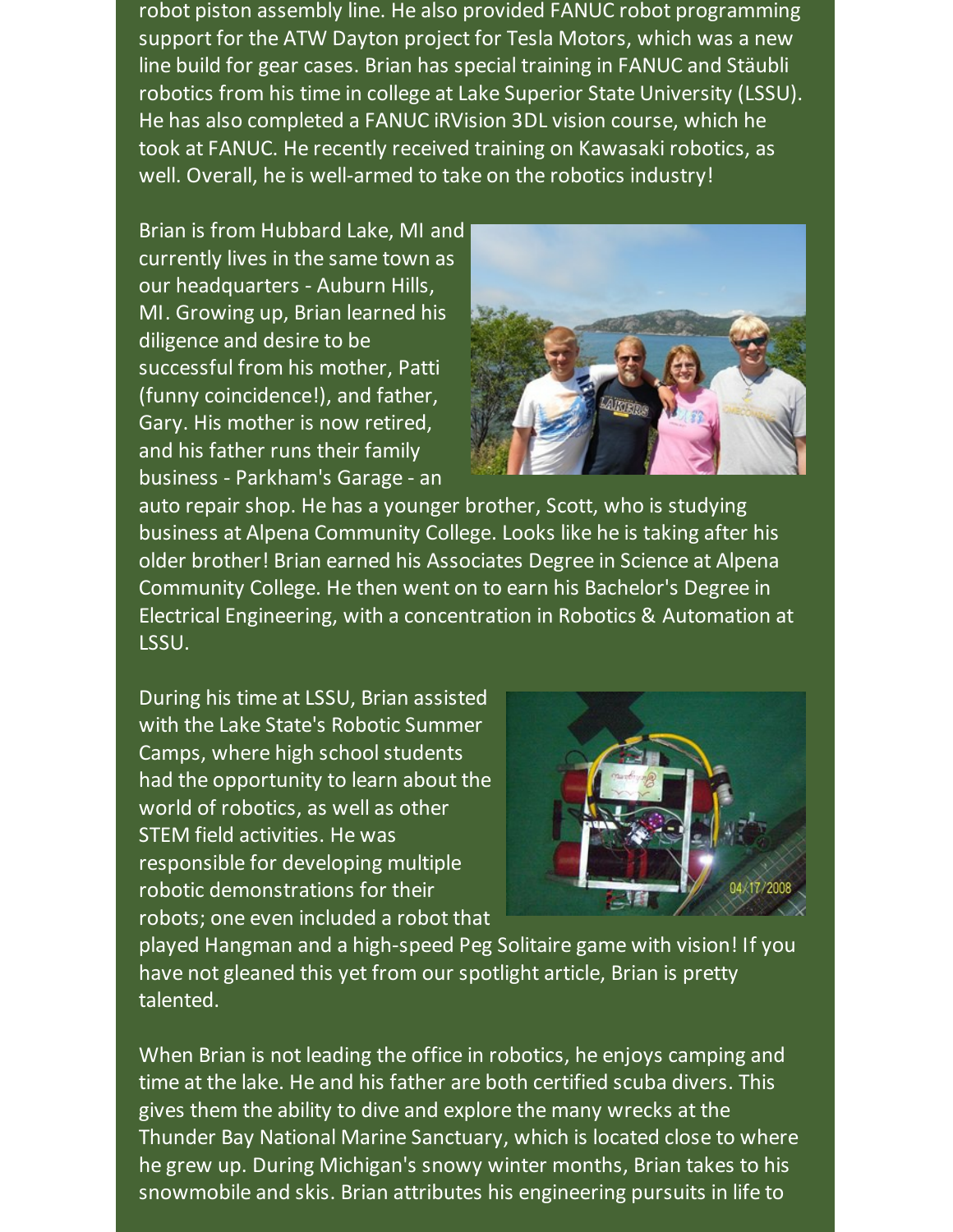his sophomore and junior years in High School, when he was a member of the Engineering Club. He and his classmates built and competed with underwater remotely operated vehicles (ROV) through the M.A.T.E program. He even plans to build his own underwater ROV in the near future so he can explore and film some of the many wrecks the Great Lakes have to offer.

"What I like best about working at Patti Engineering is the company mentality of doing the project right the first time. As a Patti Engineering employee, we are never pushed to hurry up and just get it working and move on to the next project," explained Brian. "Patti Engineering is committed to making the customer successful and providing them with the best solution possible."



 $\sim$  [Download](http://files.ctctcdn.com/59cb3837001/9521cce6-a004-4142-9fcc-0f38bc295ddc.pdf?utm_source=Patti+Perspective_April+2015&utm_campaign=Newsletter+April+2015&utm_medium=email) the PDF  $\sim$ 

We work as partners with our clients. When you need an expert to help solve automation challenges, we are here to add value to your solution enhance efficiency, increase productivity, and work with your team as a trusted resource. Visit our **[website](http://www.pattieng.com/expertise.html?utm_source=Patti+Perspective_April+2015&utm_campaign=Newsletter+April+2015&utm_medium=email)** for more information on our areas of expertise, or call us (248)364-3200 for a free initial consultation.

Thank you for your interest in Patti Engineering.

Best regards,

Georgia H. Whalen Director of Marketing Patti Engineering